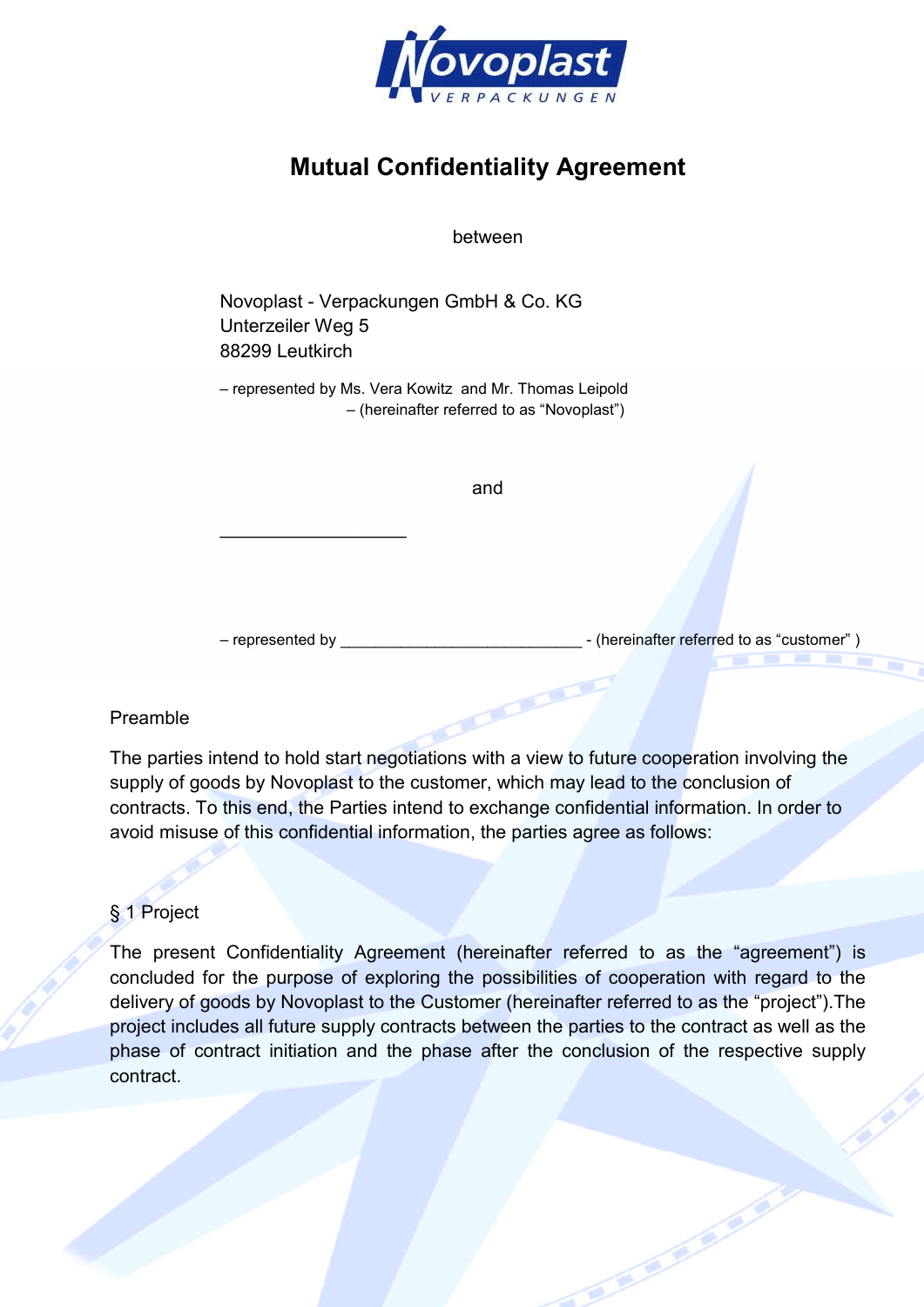## § 2 Definitions

The following definitions shall apply to this agreement:

2.1 "Trade secret" is an information,

- which is not generally known among or readily accessible, either in its entirety or in the precise configuration and assembly of its components, to persons within the circles that normally deal with the kind of information in question and which is therefore of economic value, and
- which is subject to reasonable steps under the circumstances, by the person lawfully in control of the information, to keep it secret, and
- in respect of which there is a legitimate interest in its confidentiality.

2.2 "Disclosure" means the opening of a trade secret and/or confidential information within the meaning of § 3 of this agreement (hereinafter referred to as "confidential information") to a third party, whereby "disclosure" shall not be equated with "publicity".

2.3 "Holder" means the party lawfully controlling a trade secret and/or confidential information.

2.4 "Recipient" means the party to which a trade secret and/or a confidential information is disclosed. The recipient has no control over the trade secret and/or confidential information and is not authorized to use or disclose the trade secret and/or confidential information contrary to this agreement. By disclosing the trade secret and/or confidential information, the recipient does not become "holder" within the meaning of the above definition.

### § 3 Confidential information

3.1 Confidential information within the meaning of this agreement is all information which irrespective of its media form (e.g. - not conclusively - in writing, electronically, digitally embodied or in any other form; orally only if a mutually signed transcript of the oral information exists) - is disclosed by the respective holder to the respective recipient for the purpose of the project. As confidential information shall in particular be regarded:

3.1.1 Trade secrets, know-how as well as technical and/or economic interim results, results and other knowledge gained or used in the frame of the project, the description of the project, the prospective schedules, targets and ideas for carrying out the project, as well as other information not publicly available that the partners exchange in the frame of the project, in particular calculated, marketing, competition and other information. The information comprises technical, software-technical, design and/or copyright protected know-how, interim results and results, as well as reports and records drawn up in the frame of the project.

**RE**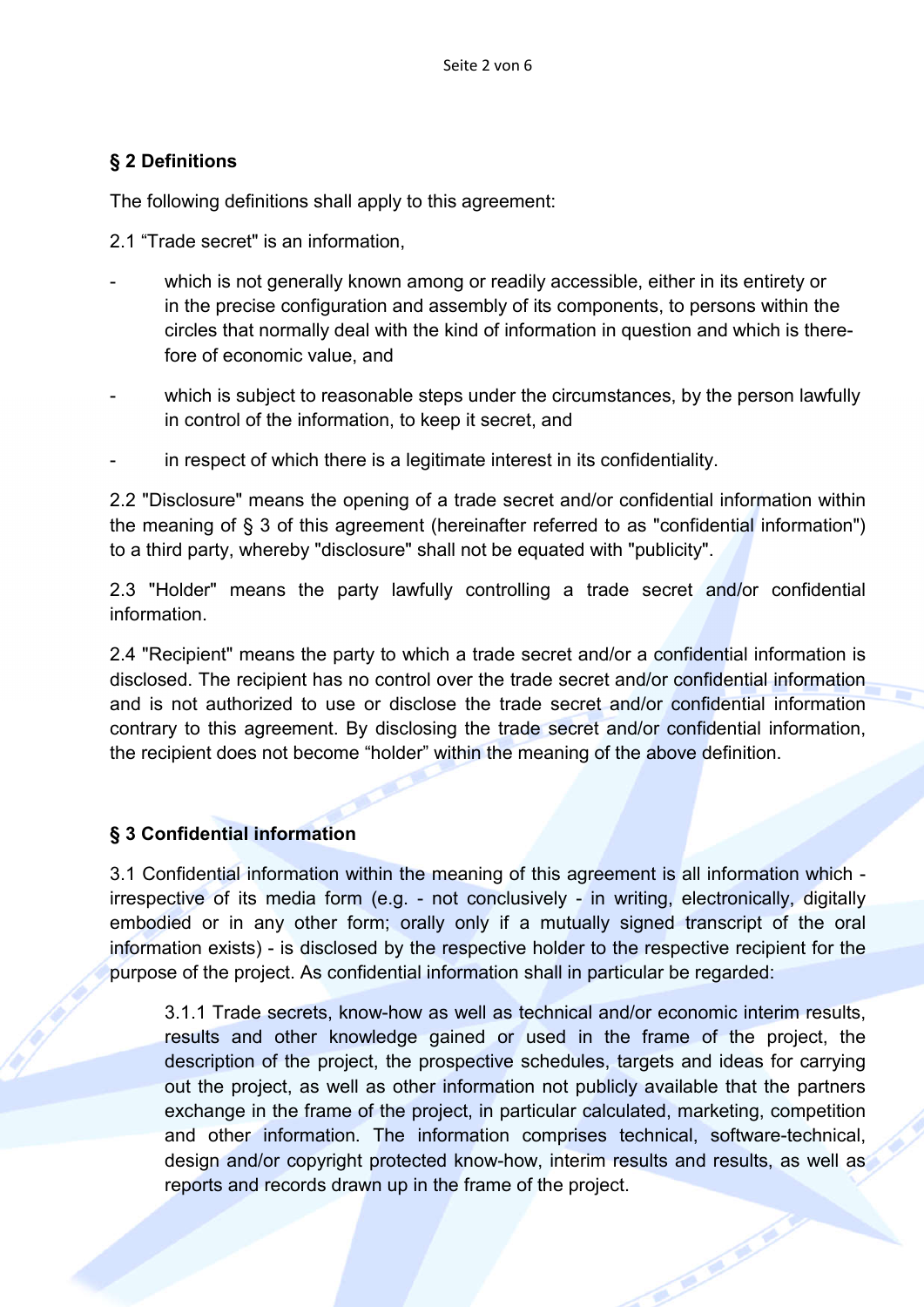3.1.2 All documents and information of the respective holder which are subject to technical and/or organisational steps to keep them secret and which are marked as confidential and/or are to be regarded as confidential according to the type of information and/or the circumstances of transmission.

3.1.3 The existence of this agreement and its content, the fact of cooperation between the parties and, where supply contracts are concluded between the parties, their existence and content.

3.2 The parties agree that even if a confidential information does not qualify as a trade secret within the meaning of the German Trade Secret Act ("Gesetz zum Schutz von Geschäftsgeheimnissen") shall nevertheless be subject to the confidentiality obligations pursuant to § 4 of this agreement.

## § 4 Confidentiality obligations

4.1 The contracting parties herewith undertake to treat all confidential information obtained directly or indirectly within the frame of the project from the respective other contracting party or jointly elaborated, as follows:

- to treat them confidentially and neither to pass them on to third parties nor to make them accessible to third parties in any other form;
- to protect them against unauthorized access by third parties through reasonable steps to keep them secret;
- to use the confidential information only in connection with the project described under § 1 or not to use the confidential information in projects other than the contractual project or to make it the subject of an application for intellectual property rights without the contractual partner's written consent.

4.2 Furthermore, the parties agree basically on a possible exchange of information between the parties by uncoded or unprotected e-mail communication, knowing the non-existing confidentiality in the internet and in e-mail communication, and declare that this is not a breach of this confidentiality agreement.

4.3 The confidentiality obligation under this agreement also extends to all employees and agents of the contractual parties as well as their affiliates within the meaning of §§ 15 ff. AktG (German Stock Corporation Act), irrespective of the nature and legal form of the cooperation. The parties undertake to impose corresponding confidentiality obligations on this group of persons, insofar as this has not yet been done. The parties shall also be liable in the event of a breach of confidentiality by their employees, agents or affiliated companies.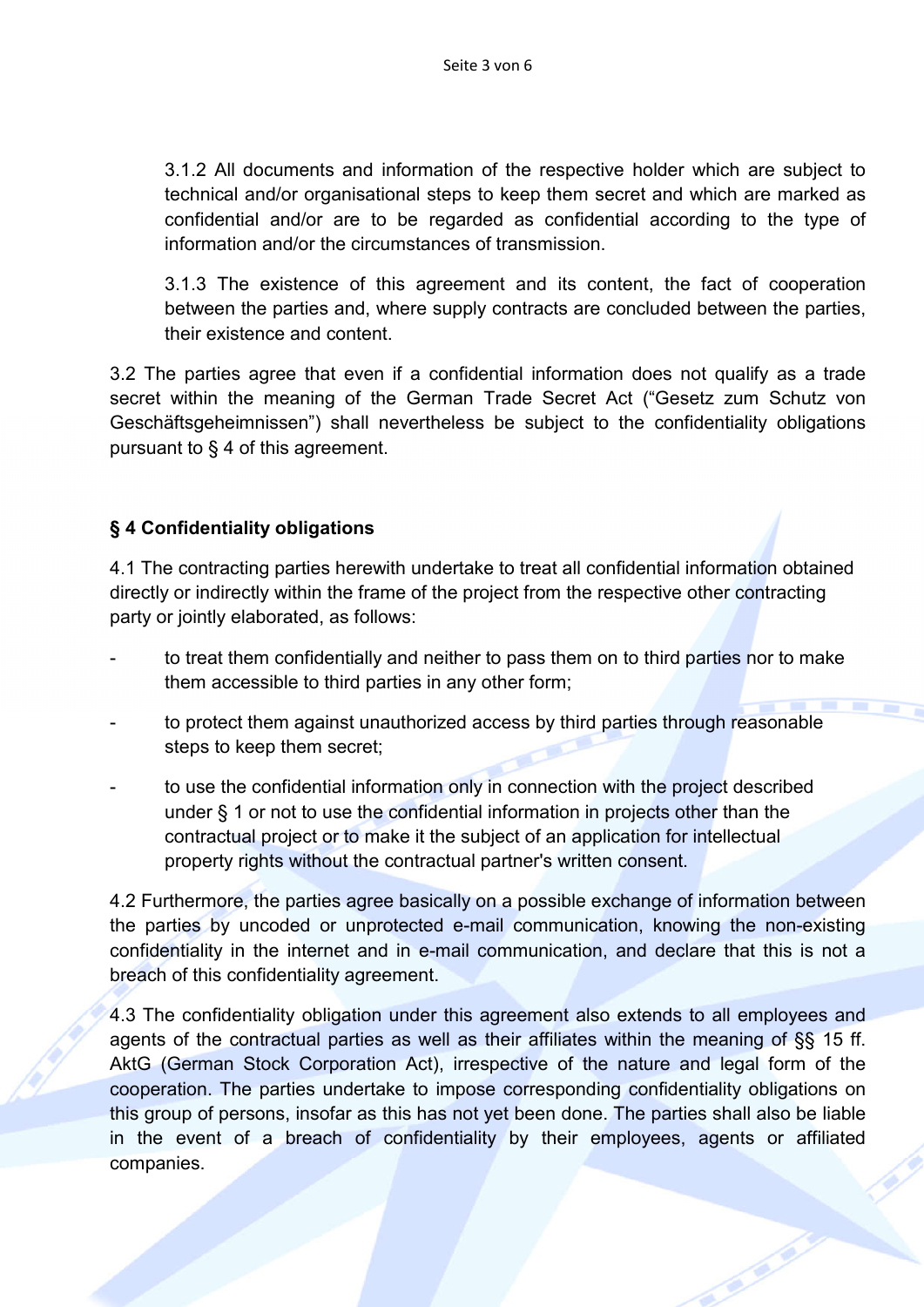## § 5 Exceptions to the confidentiality obligation

Not to be regarded as confidential information within the meaning of § 3 of this agreement is information that verifiably:

- has already been generally known or published when this agreement was concluded, or
- has become generally known after conclusion of this agreement without fault of the respective recipient or
- has been or will be lawfully obtained by a third party.

In this case the parties also will agree on a passing on or own publication of information and take into account legitimate interests of the contracting partner. The parties agree that any disclosure or publication of information known to the parties, necessary and in accordance with the project (e.g. for obtaining permits or approvals, purchasing or presentation to customers/third parties) shall not constitute a breach of this agreement.

If it turns out that information has been independently obtained and developed by the receiving party without access to confidential information of the other party being necessary, this confidentiality agreement shall nevertheless apply, although the parties to the agreement shall then bring about a regulation regarding the further procedure for this information. Any prior or continued use rights existing to this information shall remain unaffected by this for the time being.

## § 6 No acquisition of rights on confidential information

At no time the parties shall acquire any rights (for example ownership, license, reproduction or use rights) on the confidential information of the other party. The party (holder) who communicates the information to the other party (recipient) is solely entitled to exploit this confidential information and reserves all rights for applications for intellectual property rights (patents, trademarks, utility models or designs, national and international). The respective recipient must refrain from commercially exploiting or imitating the confidential information off the project in any form itself or through third parties (in particular by means of so-called "Reverse Engineering").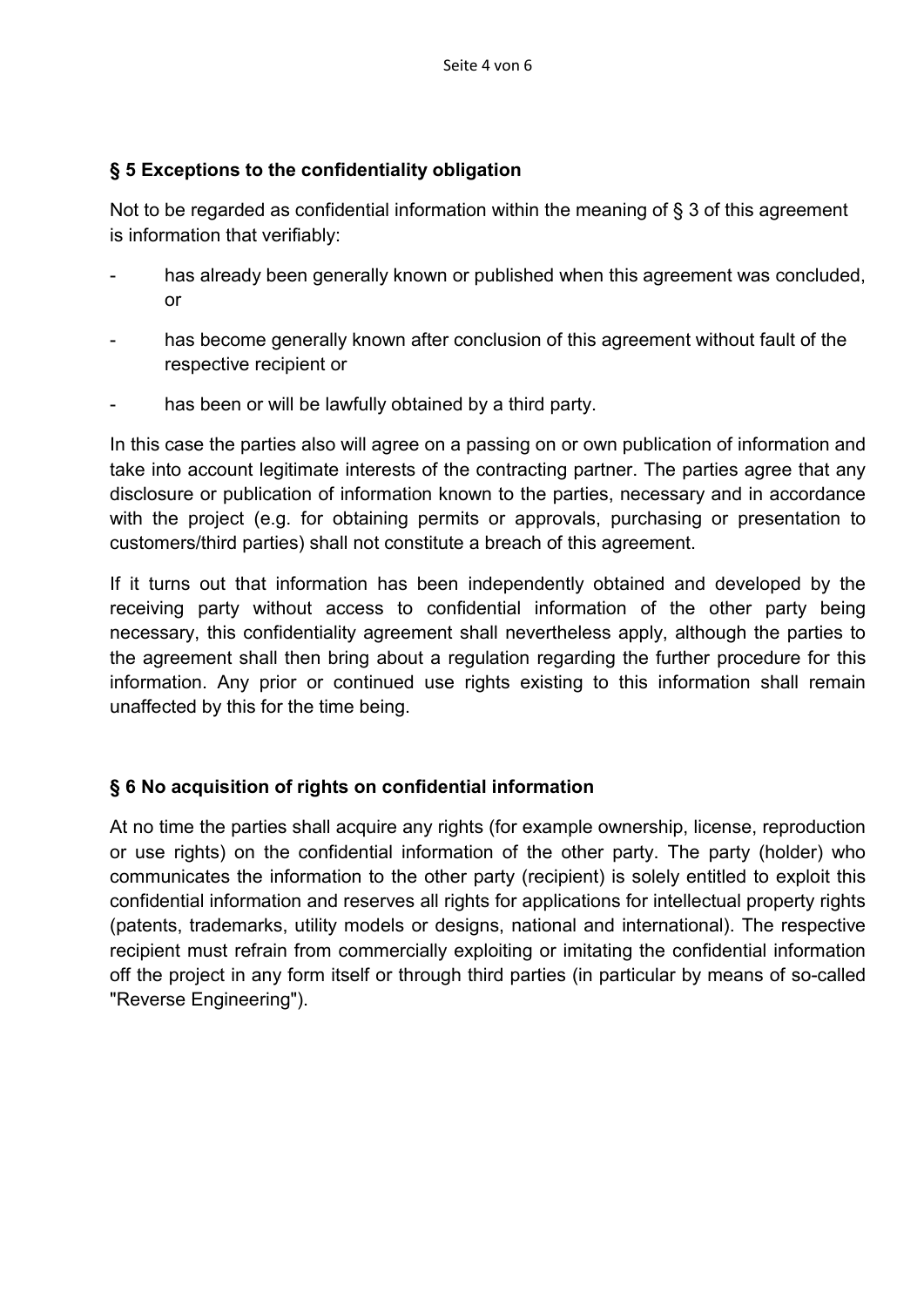## § 7 Data Protection

The contractual partners comply with the applicable data protection regulations (in particular THE GDPR and the BDSG). You may process the personal data provided, transmitted or become known exclusively for the agreed purpose of the contract. The personal data are subject to the confidentiality obligations under this non-disclosure agreement.

All persons employed by them are effectively obliged to comply with data protection laws (obligation to maintain confidentiality).

The contractual partners shall inform the other contractual partner about special incidents (loss of data, unlawful access, etc.) with respect to personal data of the other contractual partner.

### § 8 Duration of the agreement

This agreement shall take effect upon signature and is valid for an unlimited duration. The confidentiality obligation according to § 4 of this agreement shall remain in force even after a possible termination of the project.

### § 9 Surrender of documents

Each party (holder) may at any time request the other party (recipient) to surrender the confidential documents, drawings, data, objects and other embodied information received from it. Stored data shall be deleted. This also applies to copies of documents or backup copies of files. The destruction or deletion must be proven to the respective other party in a suitable manner. The request for surrender or destruction can not be made later than 3 months after the end of the project.

### § 10 Penalty

10.1 For each breach of the above confidentiality obligation, the infringing party undertakes to pay to the other (injured) party a reasonable contractual penalty which shall be determined by the other (injured) party at its reasonable discretion taking into account all circumstances of the case and which, in the event of a dispute, shall be subject to review by the competent court.

10.2 The assertion of the contractual penalty shall not preclude the assertion of a claim for damages excessing contractual penalty.